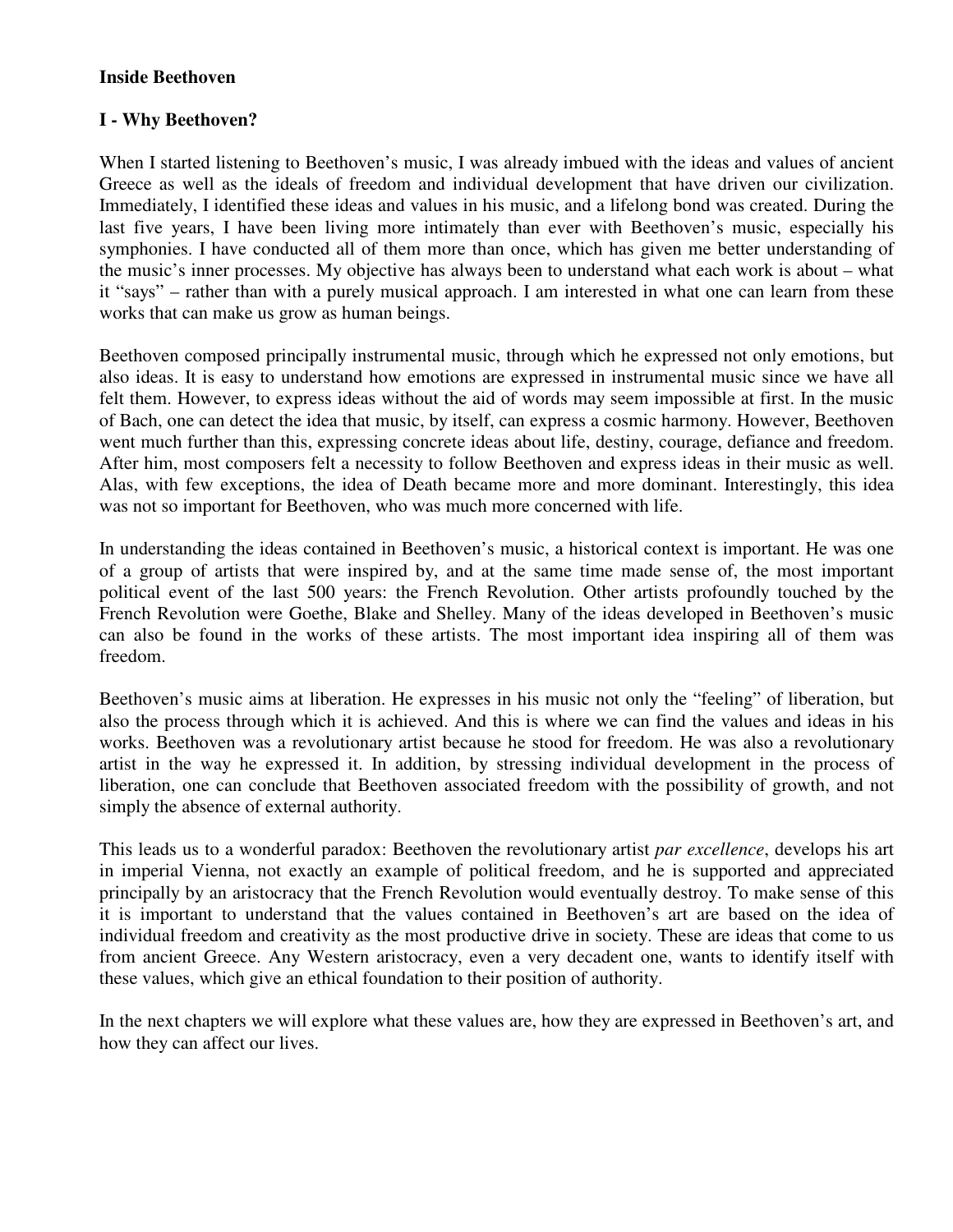### **II - Let us create our story**

The Mexican poet Octavio Paz wrote: *"… the past is a function of the future… the will of the future* makes the dead rise and imposes order to their works. Thus, by turning our eyes to the past and questioning ourselves about the meaning of that mass of debris, we look for the signs of the future. We *yearn to comprehend in order to do. That comprehension is, in its own way, poetry and invention."*

The best way to understand Beethoven's First Symphony is to analyze what he did in the following ones. Some say that this symphony is in the style of Haydn, his predecessor. I believe that it is in Beethoven's style from beginning to end. However, to make this affirmation we must first define what is "Beethoven style". We could say, succinctly, that Beethoven's symphonic structure begins with a conflict that is addressed by emphasizing his individuality (usually at the end of the first movement). After establishing this "verticality", he searches for harmony with the world around him, now moving more and more "horizontally". He works at this from inside himself in order to reach a union that is usually ecstatic and sometimes even orgasmic. This format was copied by most symphonists of the 19<sup>th</sup> century. However, what they could not copy was Beethoven's internal process, particularly his conviction of individual affirmation, without which, the rest is a lie.

The endings of Beethoven's symphonic first movements tend to be particularly strong and savage: a fist that comes down breaking any resistance. Where does that conviction and self-confidence come from? It seems to impose itself as if it were a force of nature. I believe we can find the origins of this in Homer. He was the first Western artist, even then establishing an individualistic and defiant attitude. In *The Iliad* we see how Diomedes detects the presence of an immortal in the middle of a battle before Troy, attacking him immediately and even succeeding in wounding the god. In *The Odyssey*, Ulysses is not content with narrowly escaping from being swallowed by the Cyclops Polyphemus, but proceeds to challenge Poseidon, the monster's father. As his ship sails away he shouts that it was Ulysses, "sacker of cities", that has blinded him. For this moment of hubris, Poseidon will take vengeance on Ulysses, causing him great harm before he returns home. Westerners are different from other people of the world in only one thing: some of us will not bow to the gods.

Undoubtedly we feel some uneasiness when we read how these heroes were proud to be called "sacker of cities". However, we should try to understand this attitude, which differentiates them from the Trojans who hide behind defensive walls. The city represents civilization, order and law. But a truly free man will not tolerate walls, and will heed no law that does not come from inside him.

In the West we understand that all creation implies destruction, and we are willing to go forward even if it requires defying the gods that represent order and the status quo. This defiance can lead to the solitude of the individual: an individual who will not accept to live surrounded by walls and to kneel before an imaginary god or gods. Three hundred years after Homer, another Greek said that "man is the measure of all things", but it is in Homer that one can feel it and live it. And so can we feel it and live it in the music of his heir Beethoven.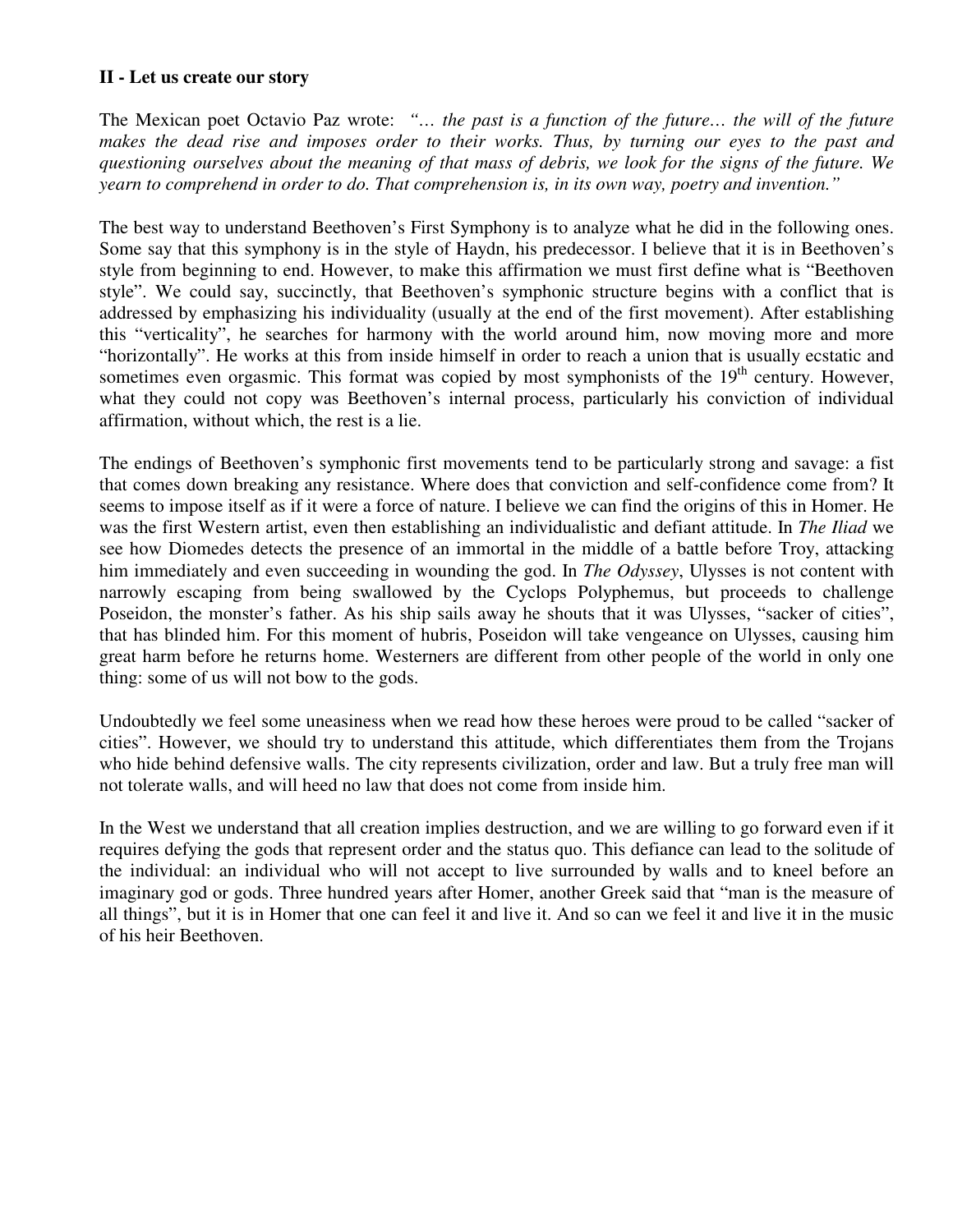#### **III - Ode to the masses Impotent entertainment**

"Friends, no more of these sounds!" These are the first words to be heard in a symphony. What an excellent idea to open this musical form to the human voice! This was a great innovation in Beethoven's Ninth Symphony. But these are strange words. What are these sounds that Beethoven doesn't want to hear anymore? It seems obvious that he is referring to the first three movements of the symphony. But these are maybe the best three movements he ever wrote. In the first movement, Beethoven seems to question the very existence of the universe, and it is overpowering as an expression of the implacable force of nature. But at the end of the movement he seems to defy it with another implacable force, this one coming from within himself. He continues in the second movement with a diabolical dance: Beethoven knows, as do all great artists, that strength is only found in hell. The third movement is, typically, a search for fluidity, of the horizontality that puts us in tune with the cosmos. But here he does it perhaps better than ever before. The form is Theme and Variations, but instead of the usual presentation of one theme that is developed, he presents us with two themes: one is static (in 4/4 time) and the other is fluid (in 3/4 time). With each variation, the first theme acquires more and more fluidity, as if it "learned" from the second theme, reaching a climax where the two principles are fused (in 12/8 time).

But the fourth movement begins tragically rejecting the themes of the first three. It is as if Beethoven were rejecting all of his life and work. We know that the process of composition was unusual. At the time, Beethoven was writing two symphonies: a purely instrumental one (for London), and a choral one. It would appear that, not finding a suitable way to finish the instrumental symphony, he "attached" a movement from the choral symphony. But in "Beethoven style", the finale must be an organic development of what has happened before. How odd that Beethoven would thus finish the symphony with an external "attachment", and how ironic that this would become the most popular music he ever wrote!

For more than ten years, Beethoven had lost the capacity to end his works with an ecstatic finale, something that had been his specialty. We find that his finales first become labored and willful, such as the ones in the Eighth Symphony and the Hammerklavier Sonata, which end with hammer blows rather than fluidity. Later, the works don't seem to end at all. In the last piano sonatas it is difficult to know when the work has ended. The old style finales that were so convincing because of their coherence with the rest of the work seem now to be out of his reach. Thus it would seem that he could not finish his instrumental symphony in the previous symphonic style he had developed and taken to a climax. What had happened?

The world had changed in those years. Napoleon had destroyed the old and decadent structures of Europe. When the French army occupied Vienna, not only had it defeated militarily the aristocracy that had been both financial support and intelligent audience to Beethoven, it had also defeated it morally. An aristocracy that cannot defend its people from external enemies has no reason for being.

In a previous chapter we mentioned the implicit paradox of the relationship between Beethoven, the artist of the French Revolution, and his decadent, aristocratic audience. Beethoven paid for this with profound disillusion, so strong that it made him impotent. Even while the old structures were reinstated after Napoleon's defeat, the world was never the same again. Power was beginning to be transferred from the elites to the masses. But, what do the masses know about defying the gods and the creative imperative? The masses only want to be entertained.

I believe that Beethoven understood this. No more of these sounds: no more of these heroic struggles. Now, instead of making love, we masturbate. Now we want to have fun. With his "Ode to Joy", Beethoven gave the masses the best popular music they were ever going to have: an exquisite drug that always works, even when one is conscious of what it is. I say this from personal experience.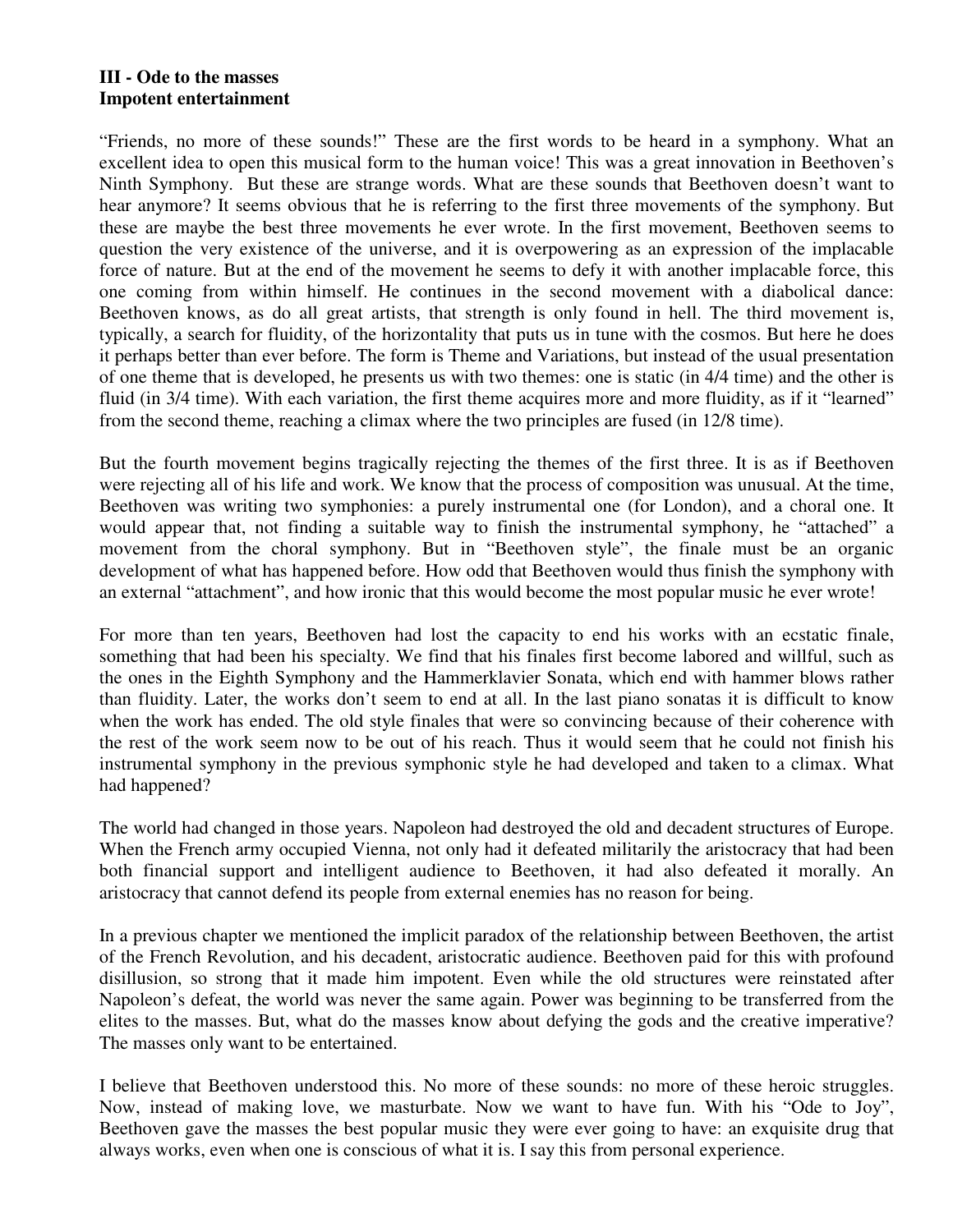# **Utopia**

Beethoven had been fascinated by Schiller's "Ode to Joy" text many years before he finally put it to music in the most famous and popular finale of his Ninth Symphony. When I read the text I find it hard to understand how Beethoven, heroic warrior and free man, could be seduced by this romantic nonsense. Faced with this fact, we are forced to realize how difficult it is to be a free individual, and how easy it is to bow to society's norms and be comfortably embraced in its bosom.

Maybe it is Nature's sense of balance that has driven the West, from the Greeks through our modern world, to compensate for its individualist essence with the most absurd collectivist Utopias. We had Plato's *Republic* with its apparent rigorous logic, and we had Thomas More's satire that coined the name "Utopia". We had what was probably the most successful of the "solutions" to the Greek problem of individualism: Christianity, with its accent on justice in an afterlife. But our impatience made us invent the most absurd of all utopias: Communism, with its promise of immediate justice for all. Of course, we must understand that in a democracy, where power is conquered through the support of the masses, utopias become a political necessity, while reality is an accident to be corrected or hidden.

We are convinced that there must be justice in this world, although we cannot see any evidence of its existence in the natural world. This indicates that utopias are a product of abstraction and belong to the world of rational thought. Great art, however, is based in the reality of life. The difference between great art and popular art is in the raw materials that go in to its creation, reality being the raw material of great art, and fantasy the raw material of popular art. This doesn't mean that rational thought has no place in great art. Here rational thought is at the service of the visceral life force, helping to give it form so that it can be understood.

We must then conclude that Beethoven was on a rational and whimsical plane in his admiration for Schiller's text. This is more convincing when we realize that Beethoven never wrote anything memorable or poetic. His verbal descriptions of the movements of the "Pastoral" Symphony are not only mediocre; they can also lead us astray in understanding this extraordinary music. Definitely, Beethoven was a man of ideas, but not of words.

So, at the end of the Ninth Symphony we have a choral movement that everyone likes. It is impossible for a concert performance of the Ninth not to be hugely successful. It will surely finish with mad applause and even shouting and screaming. Everyone wants brotherhood. Everyone wants peace and joy. Everyone wants a god who loves us. Rationally, it is impossible to be in disagreement. It doesn't matter that it is all a lie: we don't love each other as brothers, we don't live in peace and joy, and there is no god that loves us. The important thing is that we "want" this to be true. And Beethoven, like everyone else, wanted this as well. But Beethoven is not the only great artist that falls into the trap of the utopian finale. In Dante's *Divine Comedy*, it is hell that is the interesting part. Paradise is almost impossible to read. The same holds for Goethe's Faust. The First Part, with Mephistopheles as the central character is so much better than the intolerable nonsense of the Second Part. There is no doubt that utopias may win elections, but they make terrible works of art.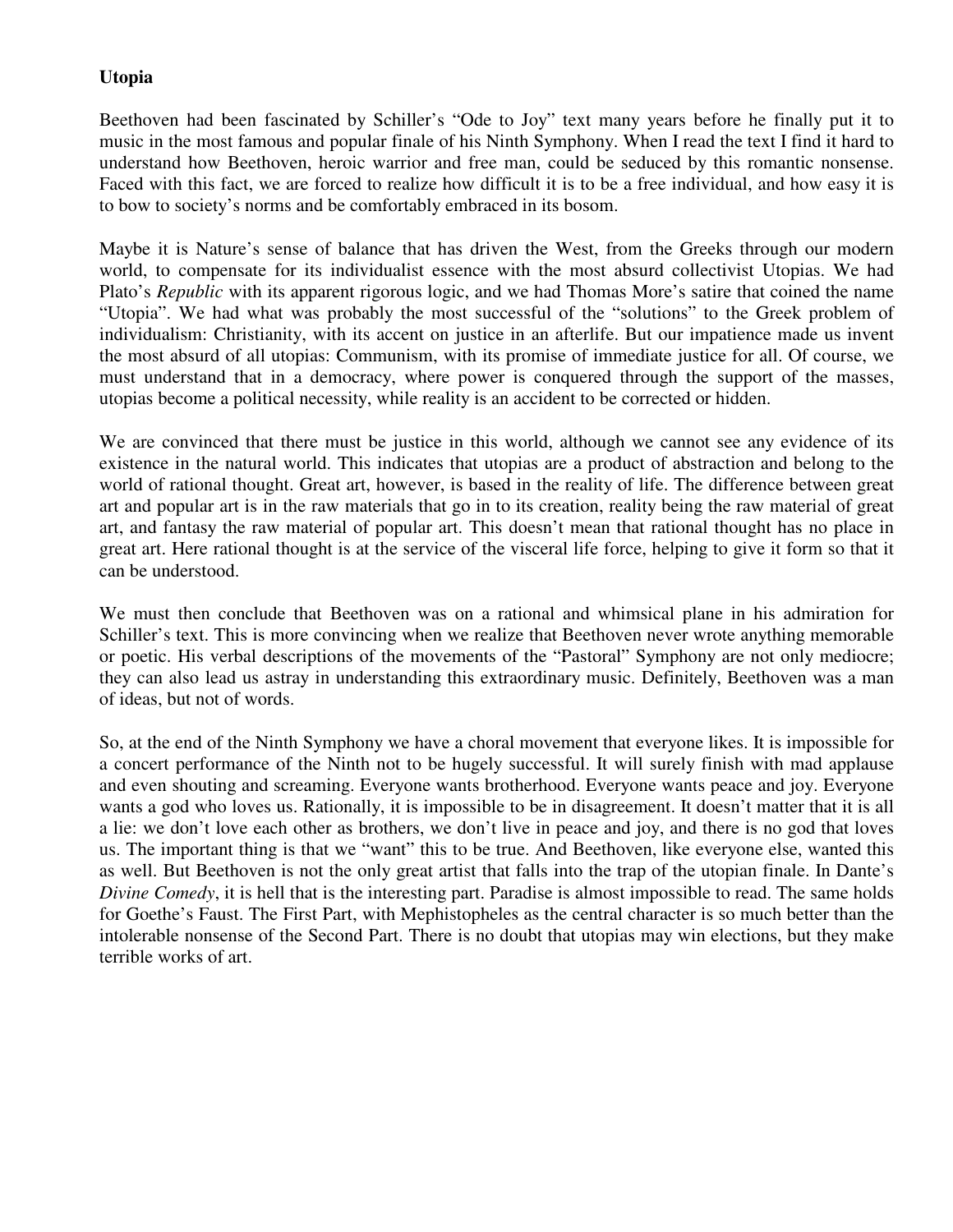## **IV - Humor**

There is a curious symmetry between the second and the next to last symphonies of Beethoven. Both works are transitional: the Second is an important step in the transition from what is called the First Period of Beethoven to the Second Period, while the Eighth is part of the transition from the Second to the Third. Both symphonies can be called "humorous" although they have very different types of humor. Neither is understood. Part of the problem is the humorous element, which is usually not associated with Beethoven. In addition, the attitude in each is inconsistent with what was happening in Beethoven's life at the time of its composition. This should serve as a warning to those who try to understand the works of great artists by reading their biographies.

Let us look first at the Eighth. Its humor is closer to what we are accustomed to today: a weapon of destruction. This is the humor of wisdom and decadence. It is surprising that most musicologists consider this symphony a step backwards to the classicism of the 18<sup>th</sup> Century. They point to the third movement Minuet, a classical custom that Beethoven had abandoned. I don't know if Beethoven ever made a step backwards. I cannot think of any example. In any case, if Beethoven was looking backwards in the Eighth, then how does one explain the second movement? Instead of the typical Andante of Haydn or Mozart, we have a short, sarcastic "Allegretto scherzando". And how does one explain the strange ending of the first movement, or the monstrously overblown Coda of the fourth? None of this had been heard in the Classical Period.

To understand what is happening here we need to explain all these peculiarities, and not just the Minuet. Lets look at the first movement. It seems typical Beethoven, with the usual affirmation of the principal theme in the Coda. However, in the last measures it loses its strength: turning all the way around, it now scorns the theme it had previously affirmed. He seems to be telling us that he will not continue the way we anticipated. A movement full of irony and sarcasm worthy of decadent Mahler follows this. Now we know which way he wants to go: not the heroic route but that of destructive comedy. When the Minuet appears in the third movement, we cannot take it seriously since we now know it is satire.

The last movement requires a longer explanation. Symphonic movements such as this one in "Sonata Form" have a section called "Coda", which means "tail". In the Classical Period this section was very short: just a few measures to close out the movement. Beethoven expanded this section considerably, making it a kind of summary of the movement and allowing a process that could take the music to a climax. Sometimes it was a quarter of the movement, sometimes less. However, in the Eighth it is half of the movement. In addition, it fails to reach a true climax even after many attempts that only end in a sort of "coitus interruptus". Curiously, this impotence appears in a relatively successful period for Beethoven. The Seventh Symphony was a great success, maybe the most perfect of his symphonies. But the world was changing and his values were becoming irrelevant. As a result, he was increasingly alone. In the previous seven years, Beethoven had published six symphonies. In the fifteen years left of his life, he would publish only one: the problematic Ninth. With the Eighth begins the last period of Beethoven: a period we could classify as comedy. Even in very serious works such as the last piano sonata (Opus 111) or the "Missa Solemnis" we can detect the attitude of a "wise" man who has become a "philosopher". Is there anything more humorous than this?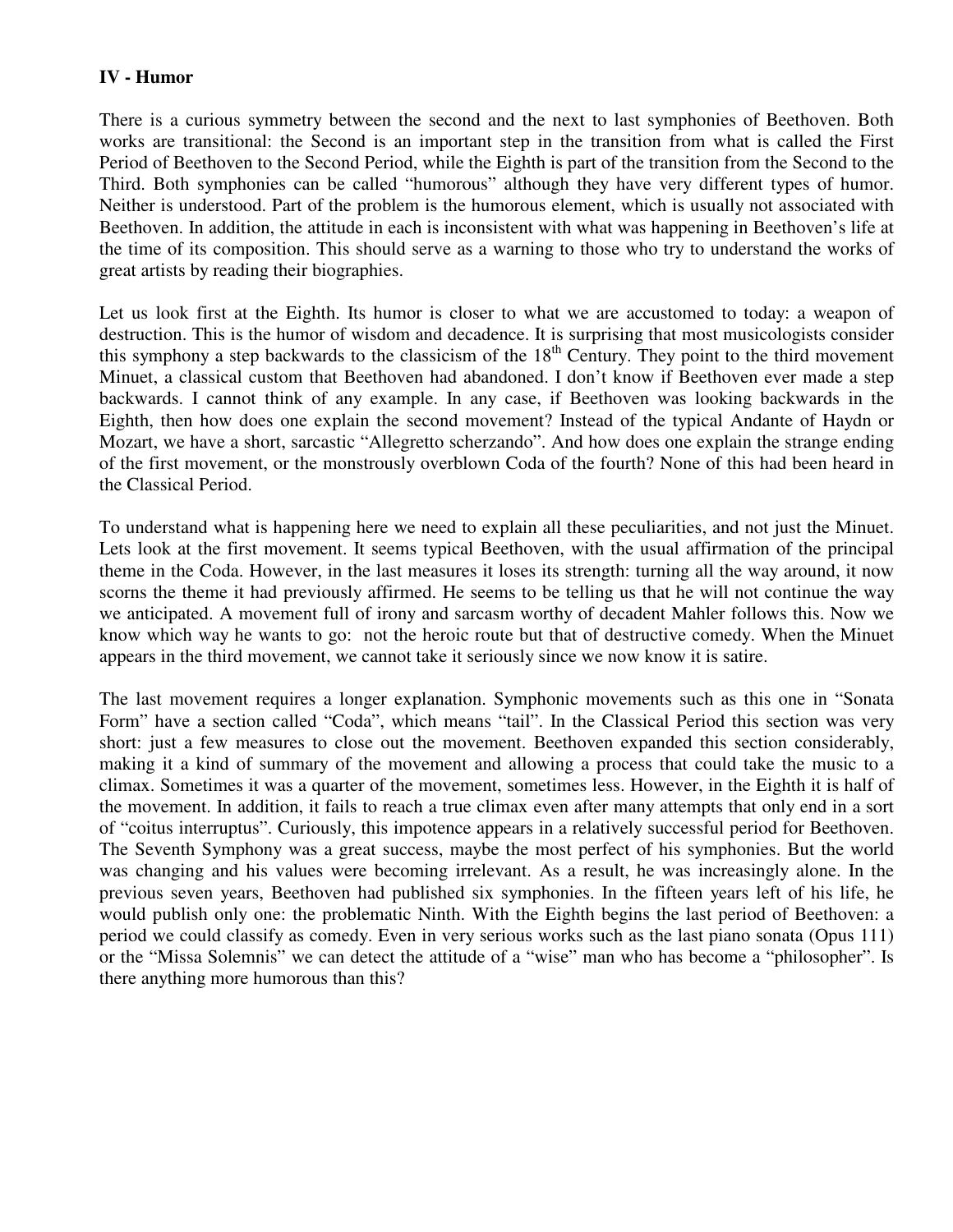It is easy to use humor as a destructive weapon. We do it all the time. However, this way of using humor can only destroy, leading us to a "nihilist" or "intellectual" vision of life. In other words: "The world is stupid, and life is bitter". Most art of the last two hundred years expresses this, either seriously or ironically. But what if we use humor not to criticize, but rather to cast away those things that are not important? This would allow us to participate in life more effectively, without wasting our time in worthless pursuits.

A good example of humor as creative drive is Beethoven's Second Symphony, which, as stated in the previous chapter, has a curious symmetry with the Eighth, a typical example of destructive humor. However, just like the Eighth, the Second is also rarely understood. Undoubtedly it is puzzling to us that the Second Symphony is contemporary with the Heiligenstadt Testament, where Beethoven contemplates suicide as a desperate way out of the deafness that is beginning to manifest itself. In contrast to this, the Second is not at all tragic, but rather seems highly "detached" from everyday life, an attitude I associate with that famous smile in the art of the Greek Archaic Period. Many interpreters are disconcerted by this, and try to give the work an artificial weightiness rather than communicate that heroic smile.

Here is something difficult for our modern world to accept: heroic humor. We are used to associating humor with the anti-hero. But there is also epic humor. It is a humor that allows the hero to separate himself from the fog of everyday life, and to see clearly those values that drive him to action. It is interesting to compare the endings of the Second and Eighth Symphonies. In the Eighth, the ironic and destructive humor that has developed throughout the work interferes with the fluidity of the music, even with a fast tempo, and it does not allow Beethoven to reach a real climax. In contrast, the last movement of the Second is perhaps the wildest of all of Beethoven's symphonic finales, reaching an orgasm that ranks among the composer's best.

This is all clearer if we recognize that the main "character" in the Second Symphony is Prometheus at his most mocking and defiant, typical of fire gods in many mythologies. In fact, the work is full of musical flashes of flame, especially in the first and last movements. We know that the mythical figure of Prometheus was of the highest importance to Beethoven, particularly during the transition from his First Period to the Second. We can almost say that Prometheus was Beethoven's guide in this transition. There are many characteristics in the Prometheus myth that captured the imagination of many artists during the period of liberation after the French Revolution. A good example of this is Shelley's *Prometheus Unbound*. In Prometheus we have a character that helps humanity (in some versions he is the creator of man), while he defies the Olympic gods. He even knows who will overthrow the power of Zeus, and thus the status quo. For this, Prometheus was chained, the same way that the laws of civilization chained western individualism. At the beginning of the 19<sup>th</sup> Century, it seemed that the time had arrived to unchain him. In the second Symphony, Beethoven explores an aspect of this mythical figure that will drive him forward towards the climax of his greatest work, the *Eroica* Symphony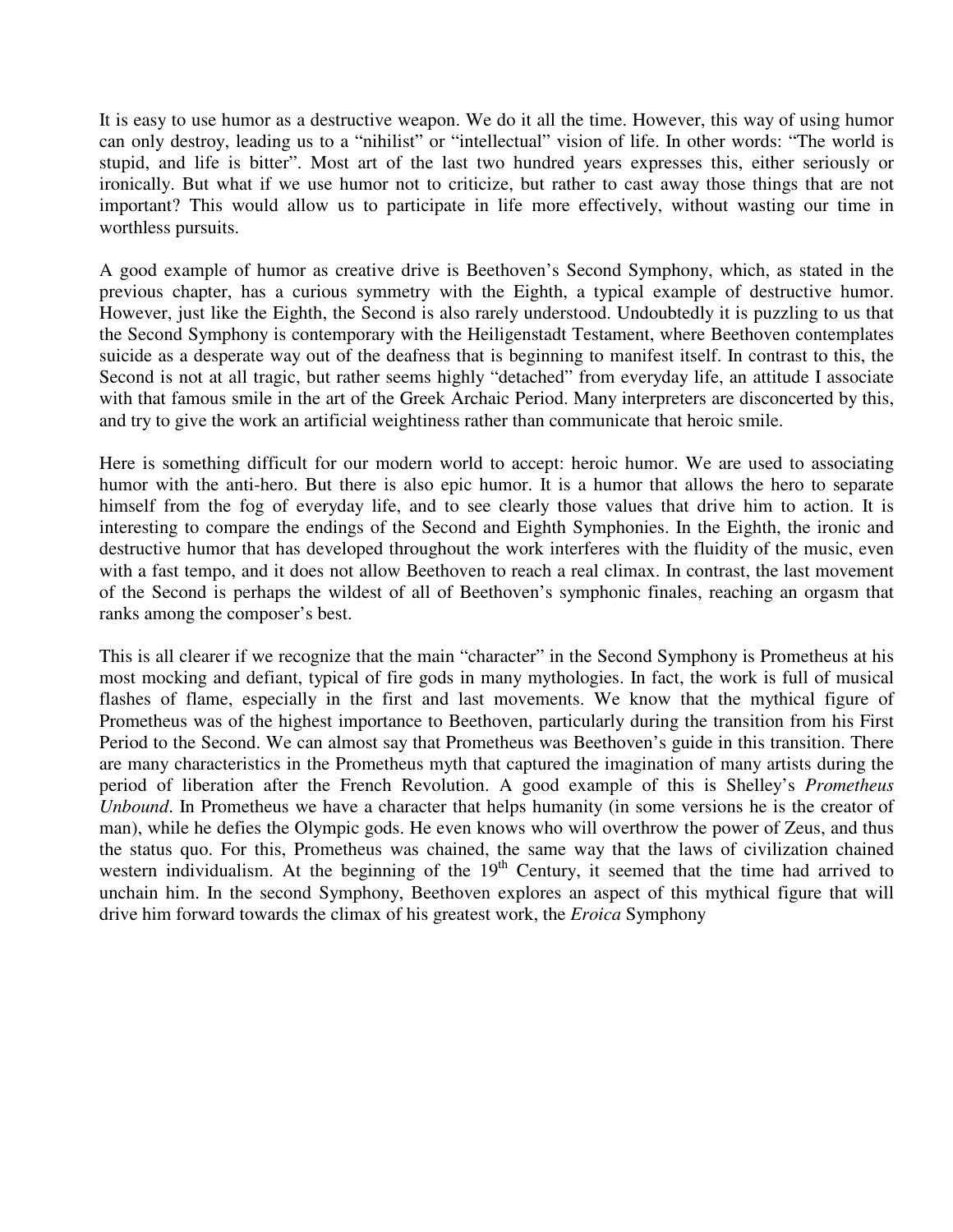## **V - The heroic vision**

# *Mythos*

Some artists always remain within the normal structures of the art of their lifetime. Others change those structures in order to be "different", to stand out. In both cases they have subordinated themselves to external conditions, i.e. to what other people think, be it with a passive or aggressive attitude. Great artists are never subject to this. Their structures or forms are only determined by what they want to express, by the content. Sometimes, the content that they want to express cannot be contained in the normal structures of the time, and then we have real innovation. Such is the case of Beethoven's Third Symphony, the *Eroica*. The size of the symphony is without precedent. The harmonic innovations must have sounded, to the first audiences, like mistakes made by the orchestra. It is even said that the first publisher of the work "corrected" some of these "mistakes", requiring violent protests from the composer in order to save his ideas. For the last movement he chose the form of Theme and Variations, unusual in a symphonic finale that still creates difficulties in making sense of this movement.

Any valid interpretation of the work must explain these innovations, and I believe we must move into the mythological realm in order to reach some understanding. Generally, most people do not associate mythology and music, but in Beethoven, music is mythology. In the *Eroica* Symphony, Beethoven developed a myth of such magnitude that he had to expand the normal symphonic dimensions. A comparison that may help to explain the dimensions of this vision is Michelangelo's Sistine Chapel ceiling. From the "Ancestors of Christ" to the climax of the "Creation", the *Eroica* Symphony traces the same steps but with an advantage: not having to use biblical images that can obscure the human sense of the work.

This vision, of the *Eroica* Symphony as well as the Sistine ceiling, is no less than the fundamental myth of our civilization: the individual adventure that elevates the hero to a higher plane of consciousness, where he acquires the capacity to be a creator. It is an individual adventure because it will not accept any higher authority outside him, not even a god. We know this myth from *The Odyssey* of Homer, the different versions of the Grail story, in Dante's *Divine Comedy*, etc. It is this mythological platform that makes the West terribly creative and aggressive. And the complexity of this adventure imposed on Beethoven's work dimensions never before seen in a symphony.

The adventure develops as follows: In the first movement our hero struggles with the world around him until he suffers what we may call a catastrophic defeat in the middle of the movement. At that point a new and seductive theme appears, a formal innovation that not even Beethoven used again in any subsequent symphony. However, this temptation will not separate him from his mission. Eventually he will regain his path and the movement will end with Beethoven's typical affirmation of being. But now he knows he must abandon this level of consciousness in order to become a free man, a creator. The next movement, a Funeral March, acquires more sense if we see it not as if we were burying someone (with this interpretation the work could end here), but rather as the process through which our hero accepts the necessity to "die" to the normal everyday level of consciousness. By pushing away his duties, his possessions and his relations, he will be able to be reborn at another level, awakened by the "winds" of the third movement, the same way that Prophets are animated as painted by Michelangelo. Now, in the fourth movement, we can create a new man, step-by-step, variation-by-variation. At the end of the work, strengthened by a vision at the same time grand and realistic, we can throw ourselves into a new and full life, with action always a priority.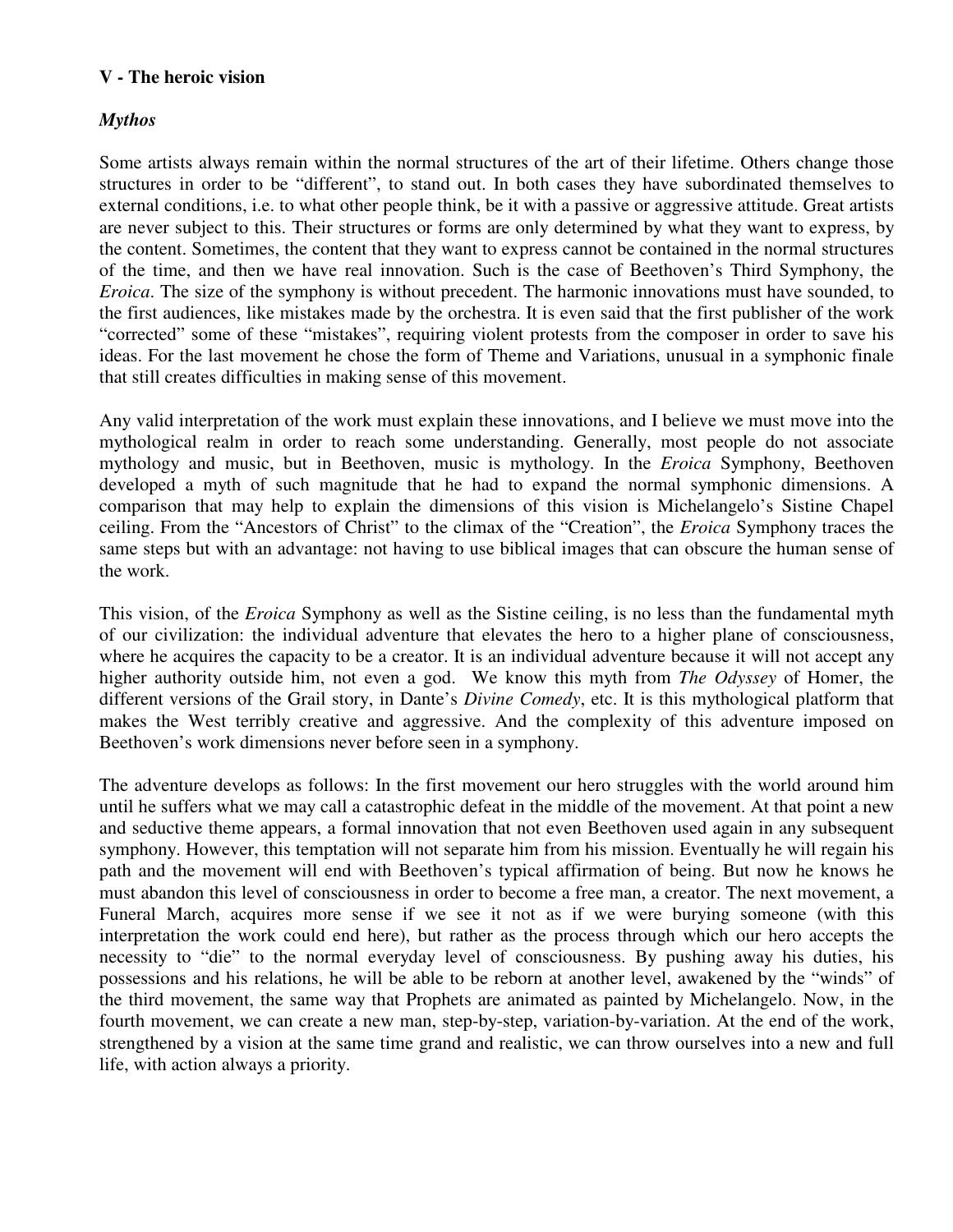### *Ethos*

The internal coherence of Beethoven's works is evident to most people. The works are consistent at different levels. Certainly it is evident at the musical level, with each new section being an organic development of its predecessors. Often this consistency can be heard at the thematic level as well. Surely this explains why Beethoven struggled so much in forging his symphonies. But the coherence that is most important, although also the most difficult to see, is the one that gives the work its direction and meaning. In Beethoven's music, it seems that every note is there to serve the overall scheme: nothing is missing and nothing is redundant. At times, however, everything is so well integrated, and everything sounds so natural, that we miss important signs on the road. This happens in the *Eroica* Symphony, which contains a motif that goes unrecognized. We shall see how its very integration has, in itself, an ethical value.

It turns out that at important points in the symphony, a motif appears: three repeated notes where the third one has a different character from the first two, sometimes being shorter, sometimes longer and sometimes with an accent. Let us call this a "Destiny" motif, and explore the nature of this destiny. In the first movement it appears at the end of the great central battle, a battle that does not appear to end well for our hero. Here the third note is shorter, in effect cutting the flow. In the second movement it appears at the moment of greatest revelation, after the fugue. This time the third note is stronger, with an accent, and it pushes us forward, accepting the flow of destiny. In the third movement it is part of the main theme and it has an airy character that reanimates us. In the last movement it has two forms. Most obviously it appears just before the final Presto, which drives us towards a full life. In this case the third note is longer, giving the theme a rhythm associated with ancient Greek tragedy. It reminds us of the tragic essence in life: something we cannot elude, but neither can we allow it to paralyze us. This is realism without fear. The three notes also appear in the middle of the main theme of the movement, which by the way is the origin of the symphony as a whole. Here, the character of the three notes, with an accent on the third, is affirmative.

It is interesting to note that perhaps the reason the motif is so difficult to detect is that, in each appearance it is perfectly integrated in the context of the music, and it seems to be a musical development of previous themes. This contrasts with the way "Destiny" appears in many works of art. In music we have an example in Mahler's Sixth Symphony. Here, "Destiny" comes from outside, from far away. It bursts into our lives, smashing us to pieces. We cannot control it; we are simply its victims. In Beethoven, it is an internal development. In other words, our destiny is inside each one of us, not the world outside. It is something we must find within ourselves, and learn to handle. Also, it will present itself to us under different guises, depending on our state of consciousness. We make our own destiny! This is very different from what happens in Oriental religions. Even in the West, most people live with an external vision of their destiny, maybe because it is very difficult to assume responsibility for it. An internal vision of it is a heroic quality, perhaps the foundation of the heroic ethic. For the hero it is worthless to pray or to cry. Only action has any value.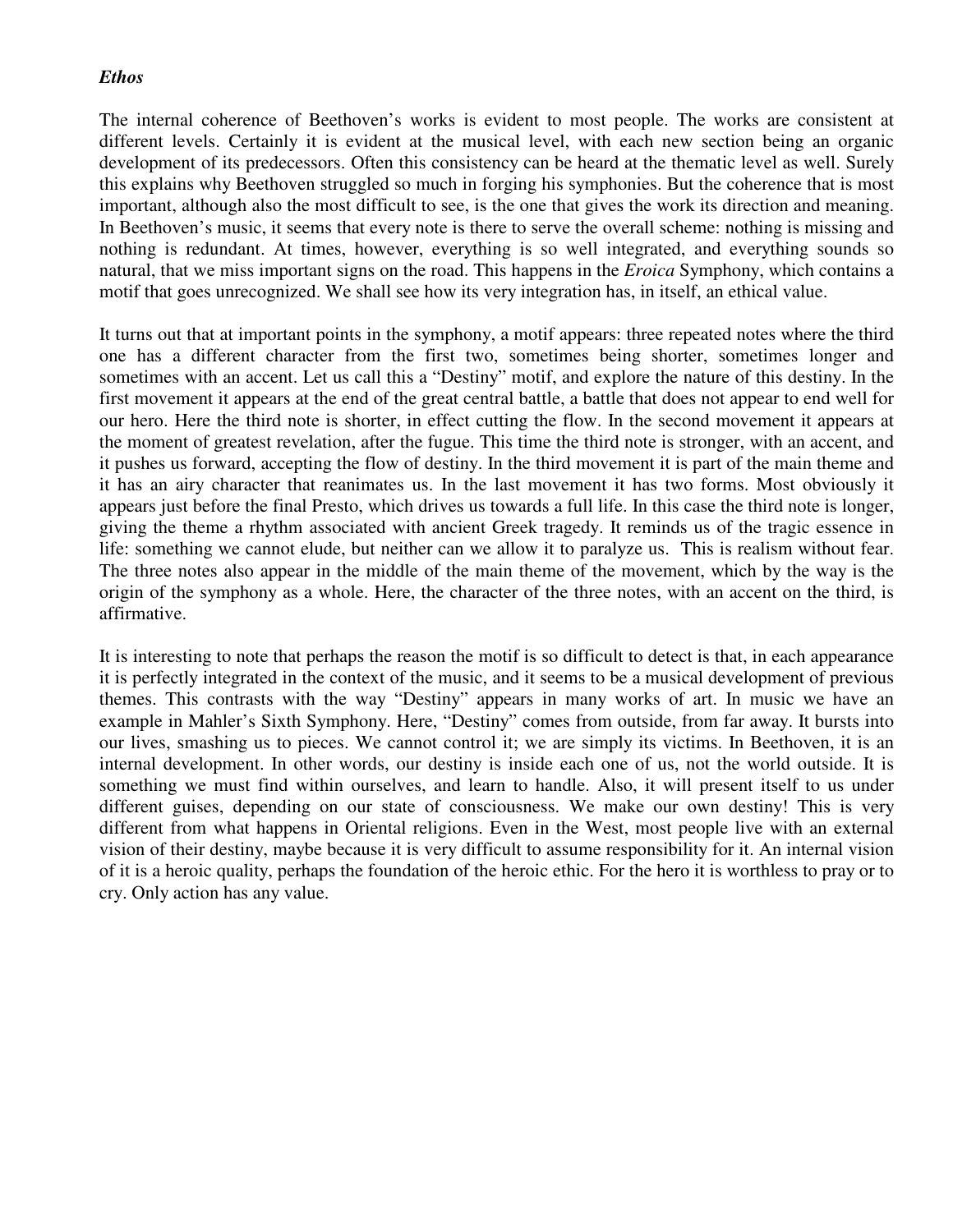## **VI - Exuberant creativity**

Beethoven's Third Symphony is an example of form adapting itself to content. His Fourth is an example of the opposite: content overflows the form. Beethoven was composing the symphony we know as the Fifth when he received a commission for a symphony that had to be ready in only three months. Fortunately, after the struggle of giving birth to the immense *Eroica*, Beethoven was in a state of creative euphoria. This was a very productive period for him: the Triple Concerto, the Fourth Piano Concerto, the Violin Concerto, the Rasumovsky Quartets and many other works. With all this music flowing from within him, he was not going to let this opportunity to earn new money get away, and he accepted the commission to write a symphony in what, for him, was very little time.

When one thinks about the process of creating a work of art it is clear that it requires more work to create the form as well as the content. It is much easier to take a pre-established format and fill it with creative ideas. Of course, by this method we would never have had an *Eroica* Symphony or a Sistine Ceiling. The result would surely have been attractive, but not the breakthroughs we admire. However, one can imagine how this method helped the output of a genius such as Mozart, who was able to write his last three symphonies in six weeks. But the objective of Beethoven's creativity is action, not merely an emotional and esthetic enjoyment. Beethoven's ideas break with the past in order to look to the future. That is why he had to work so hard in order to develop a form where these ideas can turn towards action.

The Fourth Symphony is a fascinating example of form not adequate to the explosive creative material it contains. The music seems to be in a straightjacket. It wants to spill out but the form will not allow it. In the first movement, one theme after another is presented, but the format is so "correct" that a full development of the material cannot take place. The second movement is developed more fully, with extraordinarily long melodic lines which must share the movement with an obstinate and implacable rhythmic motif. It is said that Beethoven was not essentially a "melodic" composer, but here we have an example of his ability to create inspired melody. If many of his themes are not particularly melodious, it is because he did not want them that way. Contrasting melody with a rhythmic pulse is often found in Beethoven's slow movements. It usually represents, as it does here, the expression of personal emotions and desires that must be harmonized with the internal pulse of your own destiny. The third movement seems to elbow its way forward, pushing right and left as if it feels curiously constrained. The fourth movement is an explosion of kinetic energy. The problem is that it doesn't seem to have any direction. Towards the end, the climax comes almost by surprise, a kind of premature ejaculation that leaves us at the same time exhausted and disconcerted. This requires that the movement end with an addendum, with which the composer is as puzzled as we are.

The Fourth is marvelously spontaneous and uninhibited within that straightjacket. It is like a caged lion, one can admire its beauty, but it is difficult to imagine it running freely in the African plain. The best one can do when interpreting such a work is to try to express as much as possible its raw energy through an aggressive attitude towards the suffocating format: break down the classic structure, bend the bars of the cage. To see the liberated lion we will have to wait until the Seventh Symphony.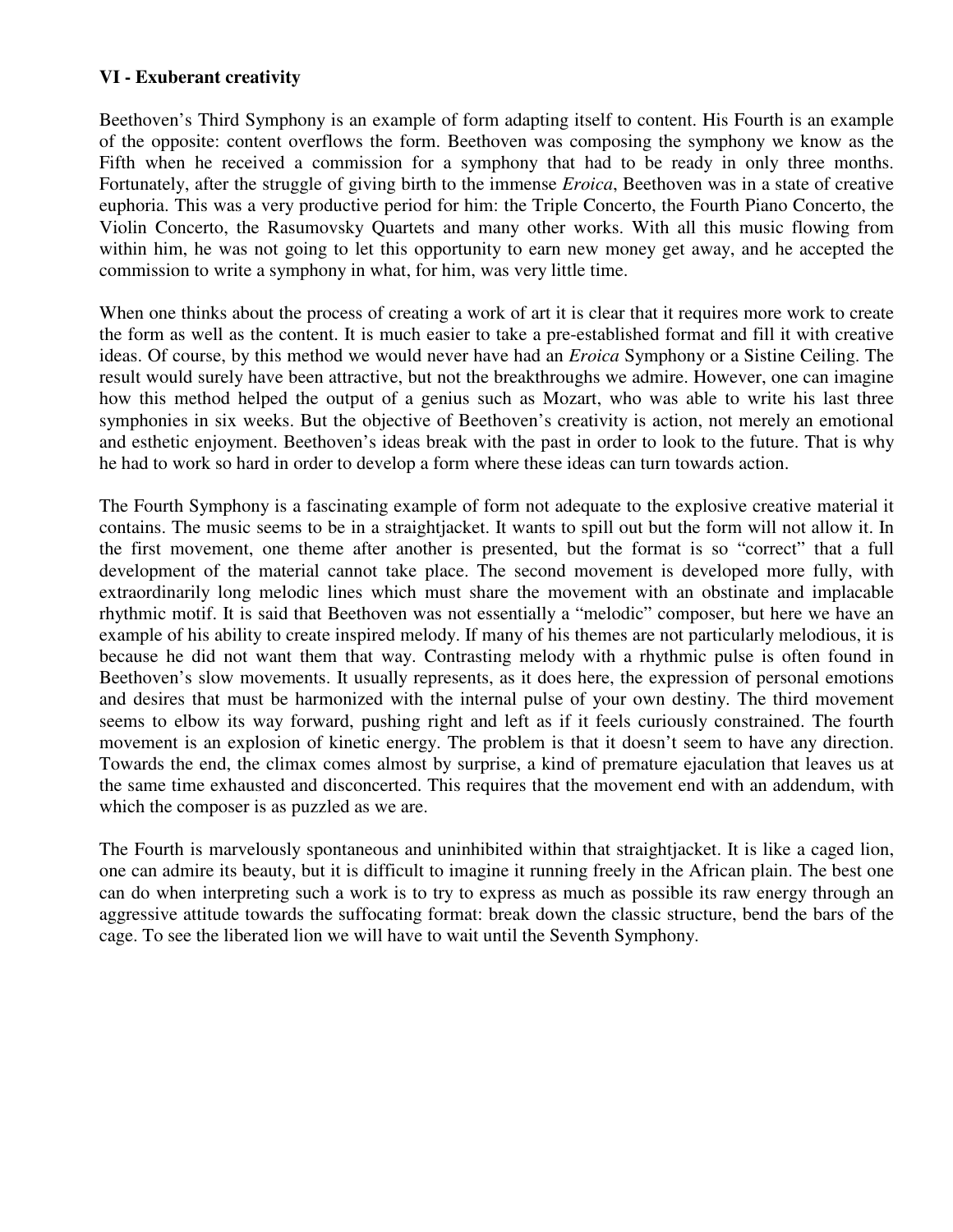#### **VII - To be a man**

In Beethoven's Fifth Symphony we can see how strong is the new man forged in the Eroica. Here we have a man capable of facing any problem and overcoming any obstacle that he encounters. How is this possible? There is one way: victory is always achievable if it is won inside oneself.

Everyone knows the theme that begins the work. It is the simplest musical motif imaginable: four notes, of which three repeat the same tone. With this simple theme we begin a drama that will take us to the depths of hell as well as the most sublime ecstasy. Beethoven knew that one couldn't reach the second without going through the first. Western mythology is eloquent on this point. There is no heroic deed, no victory, and no strength without first going through hell. Often in our mythology the journey is literally to hell. Hercules, Ulysses, Orpheus, Aeneas and more recently Dante all passed through there. Usually the journey involves much suffering. Of course, everyone knows suffering. But the difference with heroes is in their attitude as they face this suffering. What do the rest of us do? First we blame somebody else: the world is bad and unjust. Then we hope that someone will save us: God, Jesus, some saint, maybe a charismatic leader, or, more simply, a friend or loved one. The result is that we spend our whole lives going in and out of hell. But for heroes, hope is a capital sin, which is why he goes to hell only once.

In the Devine Comedy, when Dante reaches the last and deepest circle of hell, where Satan lives, he refuses to look at him. Virgil, his guide, tells him that the only way he can get out of hell is to look at Satan in the face. That is the moment of truth. Without excuses and without hope, our hero faces reality. At that moment he realizes that Satan cannot harm him. Satan can certainly destroy illusions, but without hope there are no illusions, so there is nothing to lose. There is only reality, and no one can destroy that. The hero is not afraid of anything now. If one goes into battle knowing that the important thing is the struggle and not the result, then one cannot lose.

Western heroes, different from those of other civilizations, achieve this through an unbreakable affirmation of their individuality. Beethoven always does this in the first movements of his symphonies. At the end of the first movement of the Fifth, the whole orchestra plays the famous principal theme *fortissimo*. If the conductor is not a dogmatic literalist, the tempo has broadened just enough so that each note comes down with the strength of Hercules' hammer. Then we know what it means to be a man.

From the depths of hell we can only go up, as long as we have looked at Satan in the face. The ascent is a process that implies putting our individuality in tune with the rest of the world. It seems contradictory that to get in tune with the cosmos one first has to develop one's individuality. But without that individuality, how do we get in tune? To play in an orchestra one needs an instrument. Beethoven goes through this tuning process in the second and third movements as he moves towards an extraordinary climax in the fourth. This climax is, at the same time, glorious, affirmative and explosive. At that moment we know that triumph is inevitable once we lose all hope and depend only on ourselves. For man, and for our hero, strength is always to be found in hell.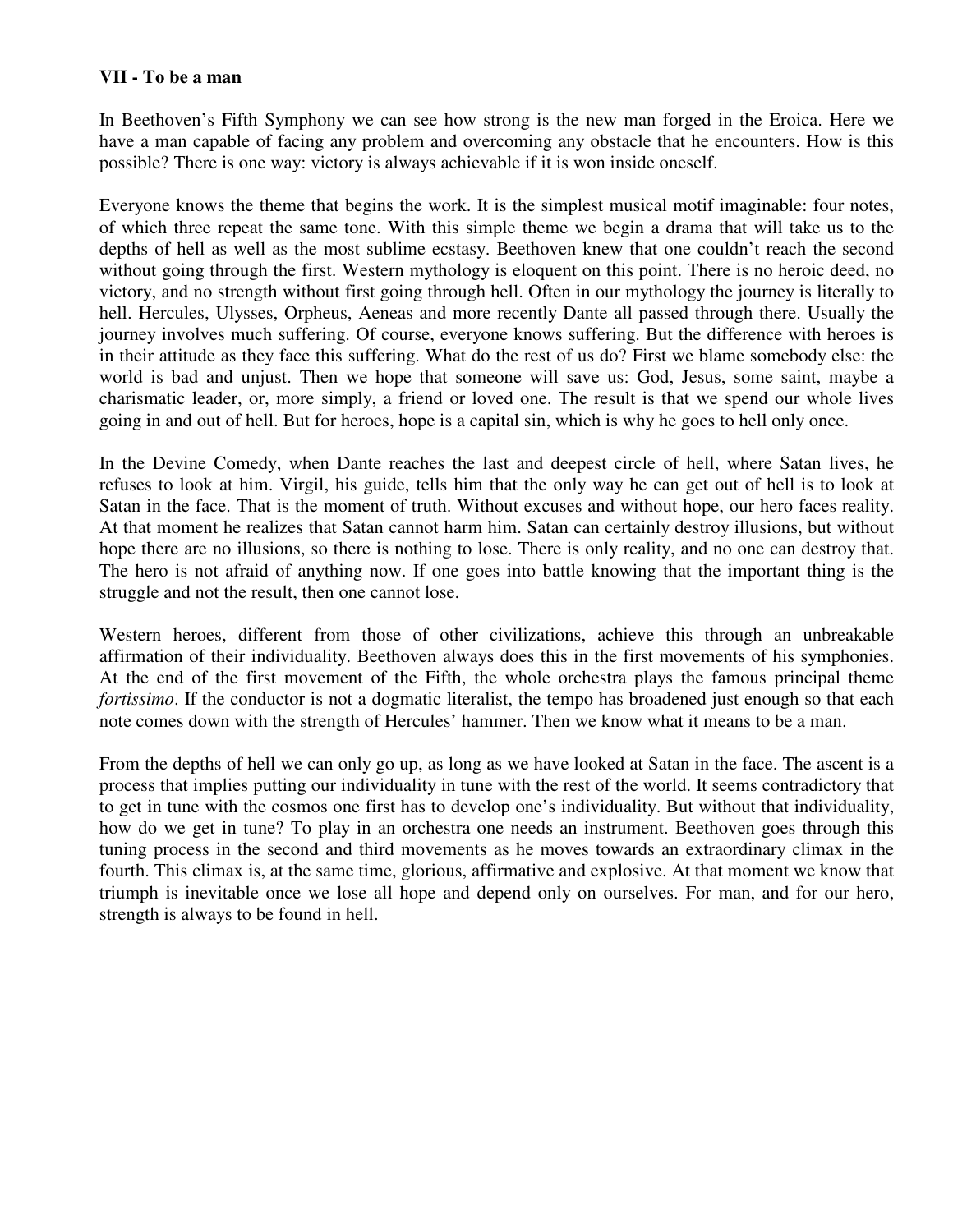## **VIII - Relationships**

One of the most basic existential problems is how the individual relates to the rest of the world. Our individuality is something we can experience; maybe it is our primary experience. At the same time, ever since we grope for our mother in order to feed, we know that we are in some way connected with what is outside of us. This duality is a problem that will be with us our whole lives and, at the same time, is prototypical of all the other "dualities" that will present themselves to us. For those who think this is a problem only in our modern and neurotic society I recommend that they visit the "Font de Gaume" cave in the French Dordogne, not far from "Lascaux", where they will find, painted on a wall more than 13,000 years ago, two bison, facing each other, one black and the other red.

There are societies that minimize the conflict between the individual and the world around them by imposing a structure where the individual is subordinated like a bee in a hive. Whether this is seen as desirable depends on whether one sees this as a solution or a repression of the original problem. In any case, in the West, with our accent on the individual, this refuge is not available to us. The heroic ethic actually increases the problem by placing the hero's interior as the only guide to action. Beethoven's Sixth Symphony, the *Pastoral*, is an attempt to solve this relationship problem. However, to really get into this symphony, it will be necessary to go well beyond the silly verbal descriptions of each movement, as well as the streams and birds which, as descriptive elements, inhabit the work.

The *Pastoral* is the only Beethoven symphony in five rather than four movements. This structure makes more sense if we regard the first two movements as an alternating presentation of two perspectives, with the fifth then becoming a synthesis of the two points of view. These two perspectives are: the individual in the first and third movements, and nature, or the outside world, in the second and fourth. In the first movement we approach Nature and try to establish a relationship with her. This relationship becomes very comfortable when Nature presents herself as a mother in the second movement. It is interesting to note that in the first bar of this second movement, the second violins play a sequence of notes equivalent to the sequence of the French nursery rhyme "Ah, vous dirai-je, Maman". The relationship with the mother is the first one we experience, and it is the most comfortable and secure relationship we will ever know. The happiness we feel in this relationship is celebrated unthinkingly in the third movement. But life will not always be like this. To bring us back to reality, our "mother" Nature now becomes a monster, a Gorgon, in the fourth movement. Certainly a good mother should give us a smack when we go astray.

Having known the extremes, we can now enter the most productive relationship of all: the erotic one. We realize that Nature is also a woman. We desire her and move closer. We dance with her with more and more abandon. Finally, in the Coda of the fifth movement we unite in lovemaking and reach a climax unusually explicit musically. I don't know any other musical example where the physical aspect of orgasm is so clearly expressed. It even expresses quite eloquently how we feel afterwards. At the end of this movement we have no doubt that the word "hero" comes from Eros.